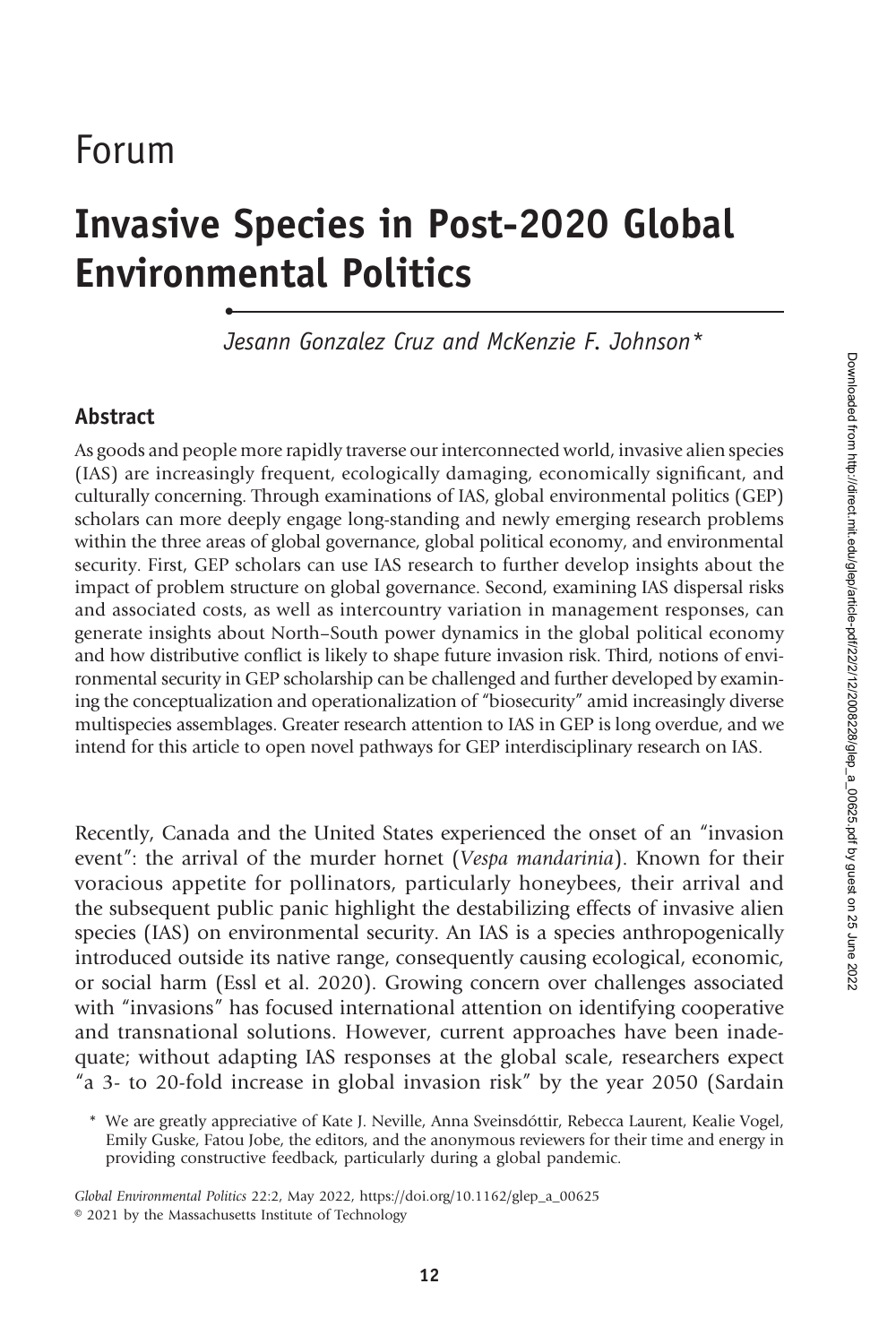et al. 2019, 274). This Forum article highlights how greater attention to IAS within GEP can contribute empirically and theoretically to the field, while advancing IAS solutions. Specifically, GEP scholars can use IAS research to further develop insights about the impact of problem structure on global governance, uneven power relations in the global political economy, and how conceptualizations of environmental security shape human and more-than-human vulnerability.

Owing to limited progress in reducing IAS pathways by 2020, the Convention on Biological Diversity (CBD) has developed a "post 2020 global biodiversity framework," with an expanded focus on IAS management (Essl et al. 2020). Yet, the dominant framing of IAS as an ecological problem (e.g., biodiversity) has obscured broader challenges IAS pose to global political and economic systems (Stoett 2010). Indeed, IAS pose urgent challenges across multiple sectors in the global system, including agriculture, trade, and security. For example, while the murder hornet threatens native honey bees in the United States, the potential impacts of honey bee loss are far reaching, with economic losses to bee-pollinated croplands (USD\$ 11–26 million) and hive-derived products (∼USD\$ 11 million) (Alaniz et al. 2021). Moreover, the potential implications of dispersal to neighboring countries demonstrates the simultaneously local and global nature of IAS. Increasing awareness about the sociopolitical and economic dimensions of IAS necessitates a shift in disciplinary perspectives for global research and action (Vaz et al. 2017). This indicates significant potential for GEP to both influence and learn from IAS research.

GEP engagement with IAS, however, remains limited. Previous work on the political/economic dimensions of IAS focuses on policy challenges and differences across scales (García-Díaz et al. 2021; Tzankova 2009), management as a global collective action dilemma (Graham et al. 2019), and the economics of IAS management (Marbuah et al. 2014). We argue more is needed, and this Forum aims to establish generative avenues for such research in the areas of global governance, political economy, and environmental security.

#### Global Governance

IAS, as a concept, emerged on the global stage during the 1982 Ecology Program coordinated by the Scientific Committee on Problems of the Environment (Simberloff 2011). In response, global institutions governing biodiversity issues, including the CBD, the International Plant Protection Convention, and the International Union for Conservation of Nature (among others), integrated IAS as a key governance issue, effectively subsuming them under the umbrella of biodiversity (Stoett 2010). Yet, IAS have increasingly garnered significant attention across issue areas, leading other global and regional institutions (e.g., the World Trade Organization) to generate rules and norms that impact global action on IAS. Across these bodies, distinct mandates, structures, and norms have emerged to form a patchwork of rules, regulations, and power structures perceived to limit the ability to prioritize IAS, share information across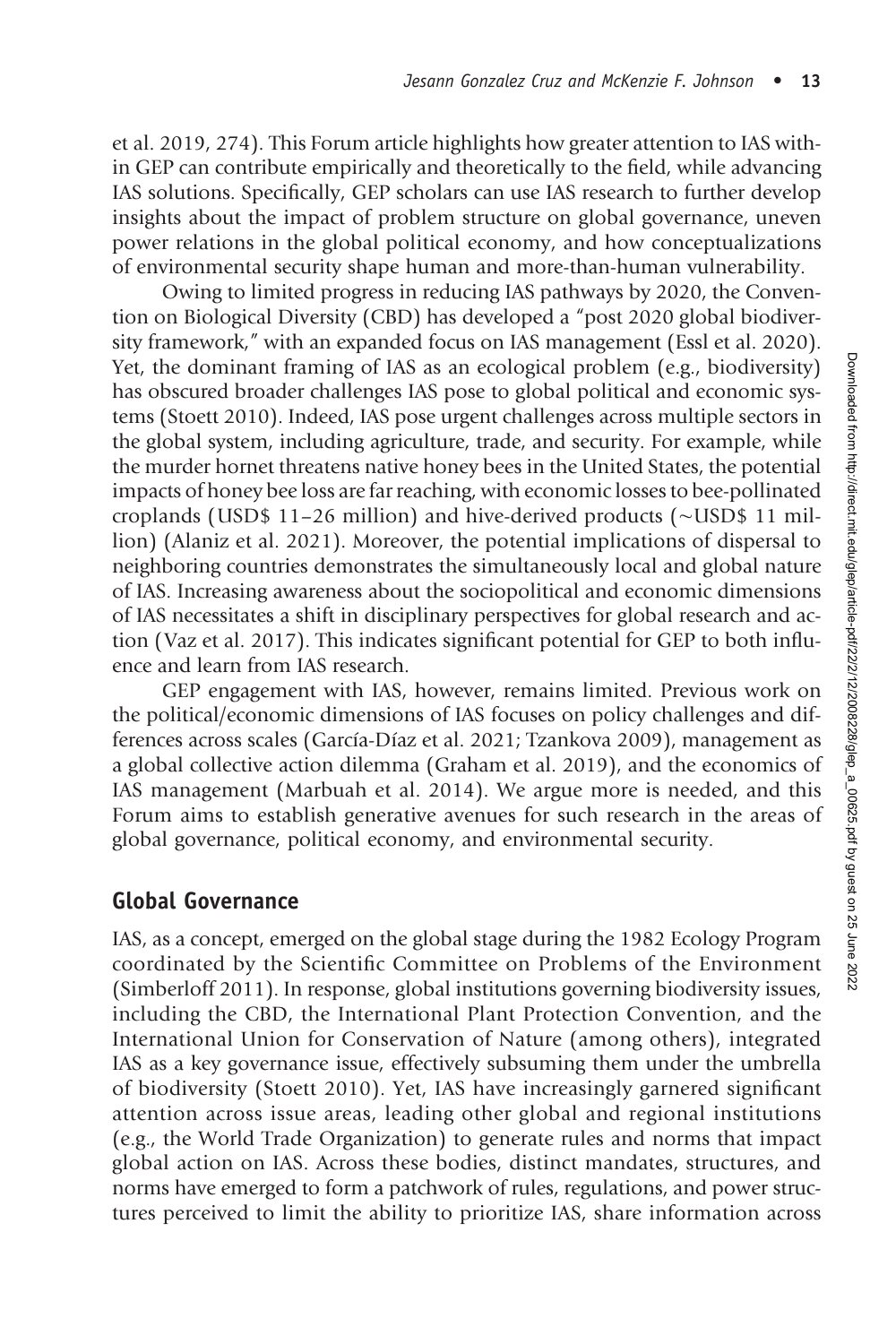issue-area silos, and mount a coordinated response (Ormsby and Brenton-Rule 2017). This raises several questions for GEP scholars: What are the consequences, from a governance perspective, of the IAS problem structure emerging squarely within a biodiversity framework? How might these consequences shape IAS governance boundaries within the international system? These questions align with and advance emerging GEP research examining how problem structures and frames in environmental governance shape how, where, and when a problem can or will be governed in international arenas (Stevenson et al. 2021).

While governance fragmentation can generate positive and negative effects within and across issue areas (Bastos Lima and Gupta 2013; Biermann and Kim 2020), it has been perceived as a barrier to effective IAS governance (Perrings et al. 2009). Amid regime fragmentation and IAS' historical framing as a biodiversity issue, the CBD remains at the forefront of global initiatives addressing IAS challenges. Research is thus needed to examine why biodiversity framings in IAS governance predominate even as the problem or concept has been taken up by diverse governance bodies. We hypothesize that the conceptual origins of IAS have entrenched them within biodiversity discourse (Stoett 2010), potentially delimiting alternative governance pathways. Ongoing debates over the definition of what constitutes IAS further complicate these dynamics, potentially allowing international actors greater flexibility in determining what "count" as IAS (Humair et al. 2014). For example, despite similar risks and processes of establishment (e.g., release, spread), genetically modified organisms and IAS are treated distinctly within the international arena, with the former leading to the Cartagena Protocol on Biosafety ( Jeschke et al. 2013). Such conceptual splintering may serve to dilute the prominence of IAS as an issue requiring governance beyond existing biodiversity structures and practices. Without consensus on basic underlying principles, IAS governance is likely to entrench or deepen fragmentation. Such challenges will be exacerbated by technological advances, such as gene editing (e.g., "de-extinction"), which complicate how different stakeholders understand IAS, acceptable risk, and associated ethics (Thiele 2020). Therefore, tracing the conceptualization and operationalization of IAS and IAS-adjacent concepts can clarify the role of the IAS' problem structure in shaping IAS and environmental governance.

Few states have demonstrated interest in a convention on IAS, possibly related to autonomy, uncertainty, and commitment costs (Hulme 2021). Absent an international convention, the CBD is viewed as the appropriate body to coordinate a "global approach" to IAS governance. However, it is unclear that the CBD has the mandate, power, or influence to address the multifaceted dimensions of IAS, especially when intersecting with "high politics" issues like trade and security (Perrings et al. 2009; Zhao 2020). Powerful states and organizations may ultimately benefit from this structure, particularly where a "biodiversity approach" enables greater flexibility in addressing politically charged issues (Biermann and Kim 2020). This reinforces the idea that problem entrenchment may "lock in" particular governance approaches, stifling innovation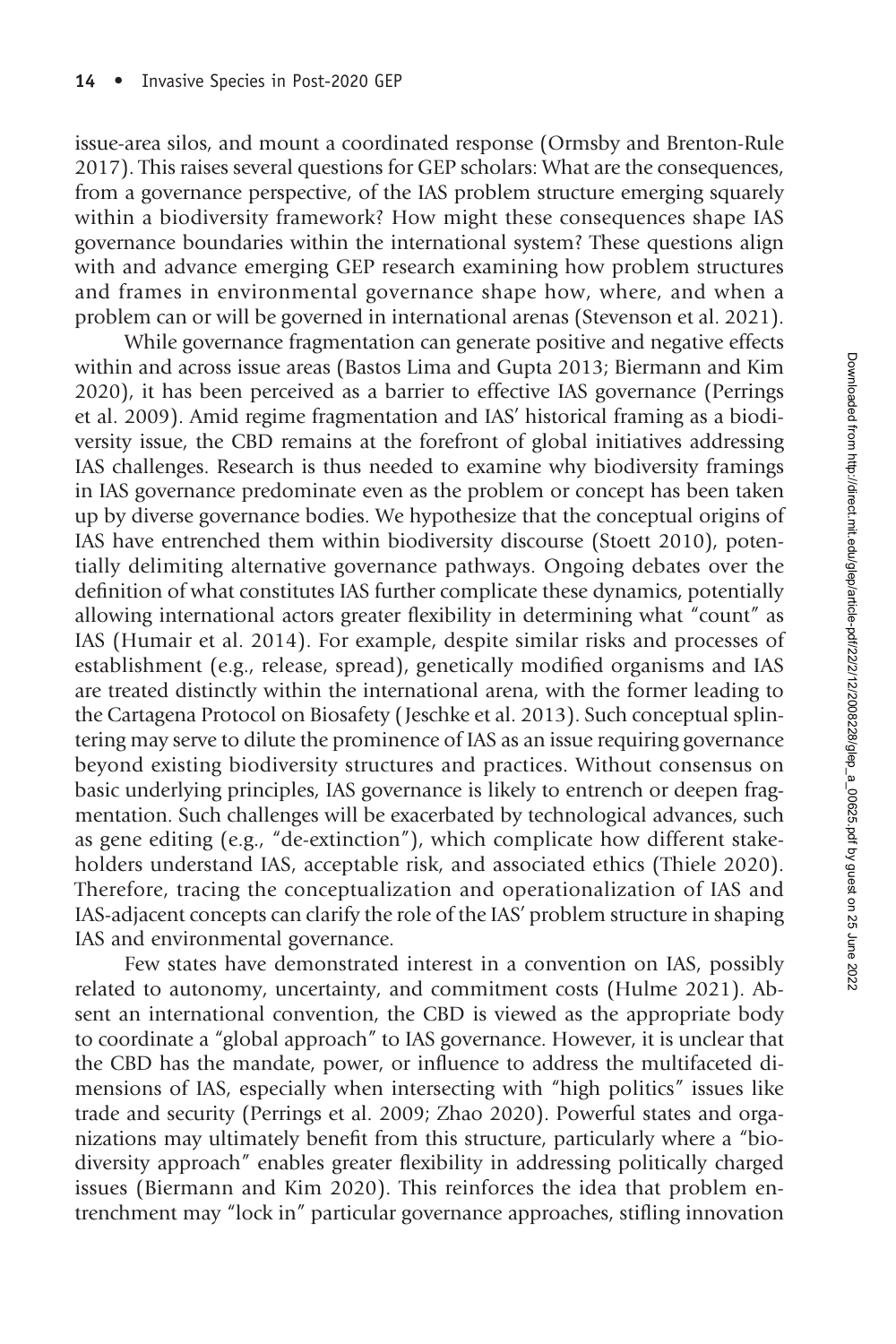that could address IAS as a cross-cutting issue. More research is thus required to examine what the CBD's de facto authority in IAS governance enables and/or precludes. Together, such questions and concerns have prompted calls for a more unified and holistic approach to IAS governance (Hulme 2020). However, what form a unified approach might take and whether it is possible or better suited to address IAS remain open questions ripe for study.

#### Global Political Economy

Trade, magnified by globalization, is a leading vector for IAS dispersal (Sardain et al. 2019). Policies to limit IAS movement include black/white lists, ballast water requirements, cargo inspections, and more (Hulme 2021). These efforts, however, are complicated by contested trade dynamics between and among the Global North and South. This generates key questions for GEP: How do inequalities in the global political economy shape global IAS risk and, consequently, solutions to IAS risk? How will IAS dispersal itself shape a dynamic global political economy?

While some scholars suggest that developing countries act as hubs for IAS dispersal due to limited mitigation capacity (Ricciardi et al. 2017a), others contend that Global North countries drive dispersal as a consequence of trade quantity and global market dominance (van Kleunen et al. 2020). Indeed, present distributions of IAS have been linked to historical trajectories of economic development, including colonialism (Turbelin et al. 2017). We posit that capacity arguments direct attention toward particular players and solutions, potentially circumventing broader structural changes to the global political economy. Thus, power relations may play an outsized role in managing IAS dispersal, especially the Global North's ability to dictate terms of global trade. This suggests a need for GEP research that goes beyond examining IAS as coordination and collective action challenges to incorporate considerations of distributional conflict, which results from the potential of reform to "renegotiat[e] the institutions that structure economic and social activity" within the domestic and global economy (Aklin and Mildenberger 2020, 5). Specifically, work is needed on how divergent economic interests affect IAS risk and the implications for priority setting and policy formation amid a dynamic global political economy.

Disagreement about how to address IAS via trade policy provides a useful entry point for GEP. Historically, global actors have relied on nontariff measures (e.g., inspection protocols) and trade agreements to address IAS trade risks, which theoretically make trade *safer* without necessarily imposing limitations (Margolis and Shogren 2012). Indeed, Jinnah and Morin (2020) argue that environmental norms can be disseminated through trade agreements. Norm diffusion and standard setting, however, raise questions about who sets the normative agenda for IAS and determines what constitutes protective/protectionist measures. Furthermore, fluctuations in IAS caused by shifts in global trade or policy may not become immediately apparent due to lags in detection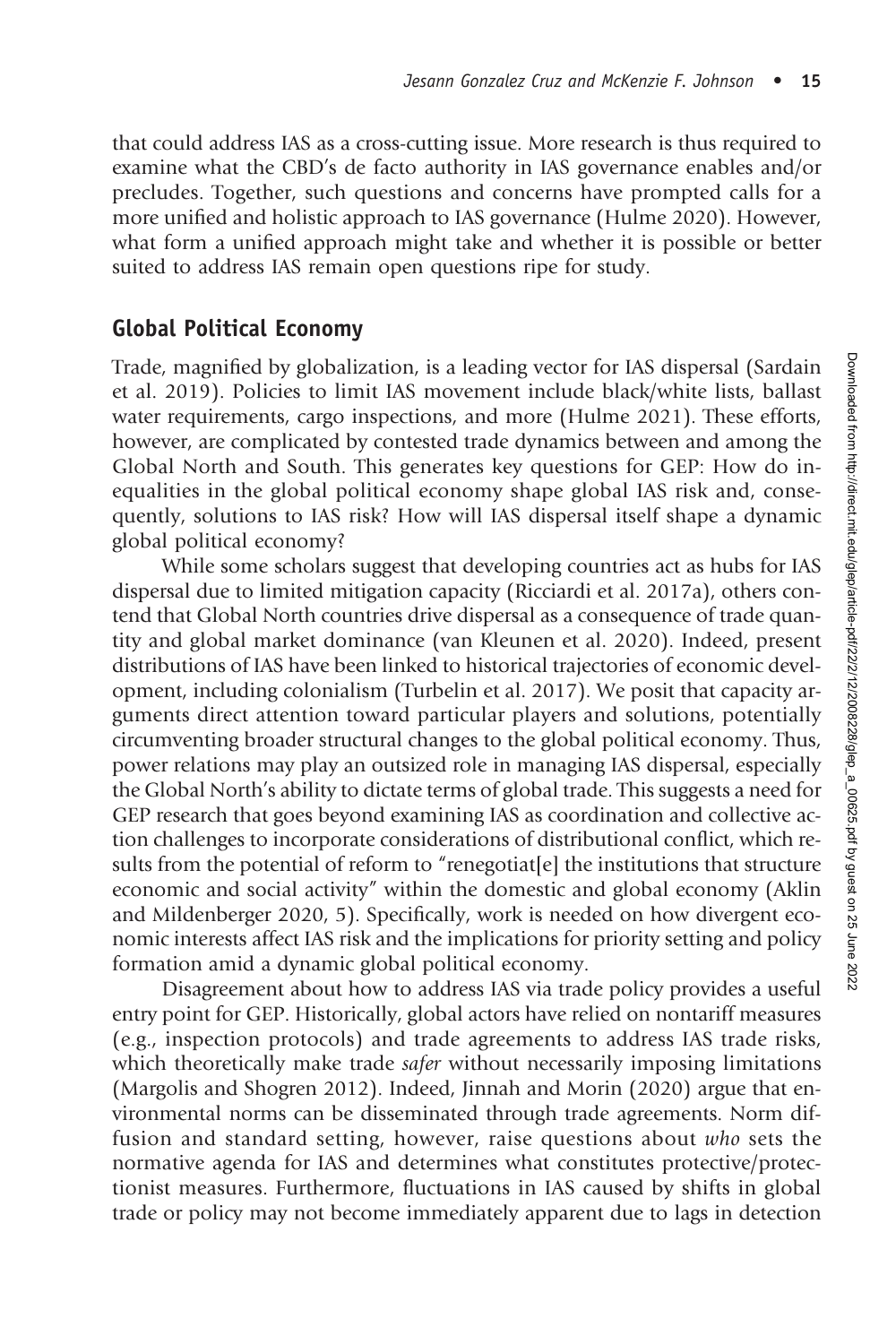of species' establishment in new environments, leaving policy makers designing mitigation strategies with a moving target (Epanchin-Niell et al. 2021; Seebens et al. 2015). Despite efforts to address IAS dispersal via trade, intercountry variation in prevention capacity, management capacity, and the implementation of biosecurity standards persists, creating regional interdependencies for risk mitigation (Faulkner et al. 2020). To address such regional interdependencies, the European Union, in 2014, implemented an IAS "polluter pays" policy, which theoretically forces member states to assume liability for IAS dispersal outside their territory and thus incentivizes internal investment in IAS dispersal prevention (Beninde et al. 2015). Alternatively, Ricciardi et al. (2017b) suggest that external investment in global biosecurity is essential for building capacity of IAS management, especially in developing countries.

While not mutually exclusive, choice of approach dictates where funding and attention are allocated. Should resources be pooled into accountability structures like "polluter pays" or into capacity-building measures in the form of investment commitments? Tension between these approaches emerges when considering BRICS countries (Brazil, Russia, India, China, and South Africa), whose capacity to manage IAS dispersal amid growing economic footprints remains in question (Measey et al. 2019). For example, China's Belt and Road Initiative prioritizes environmental conservation; however, its expansive design, connecting more than 120 countries, presents a hazard for IAS dispersal (Liu et al. 2019). Without global "polluter pays" policies to cover the potential costs of invasion events linked to transnational development, China stands to reap the economic benefits of infrastructure development without deeper considerations of the global costs of increased invasion risk. Calculating "global costs of invasion" (e.g., how much, for what, to whom), as well as determining what constitutes "capacity-deficient," is challenging and has only recently been facilitated by the advent of the new InvaCost database (Diagne et al. 2020). Moreover, consideration of capacity deficits amid growing economic footprints shifts the question from defining global cost to theorizing how such costs are shared or allocated in a dynamic economy. Such complexity necessitates research along three lines of inquiry: first, delineating how global invasion costs are constructed; second, determining the relationship between cost attribution and distribution (i.e., are capacity-deficient states or industries less liable for IAS dispersal?); and third, analyzing how the attribution and distribution of costs affect the emergence of IAS policy and priorities. This would elucidate ongoing debates considering capacity versus accountability in IAS governance and the resulting distributional consequences within the global economy.

### Environmental Security

If international politics is interspecies politics, as Rafi Youatt (2020) suggests, then security is necessarily interspecies security. Indeed, while GEP scholarship historically focused on the effect of environmental change on conflict risk (and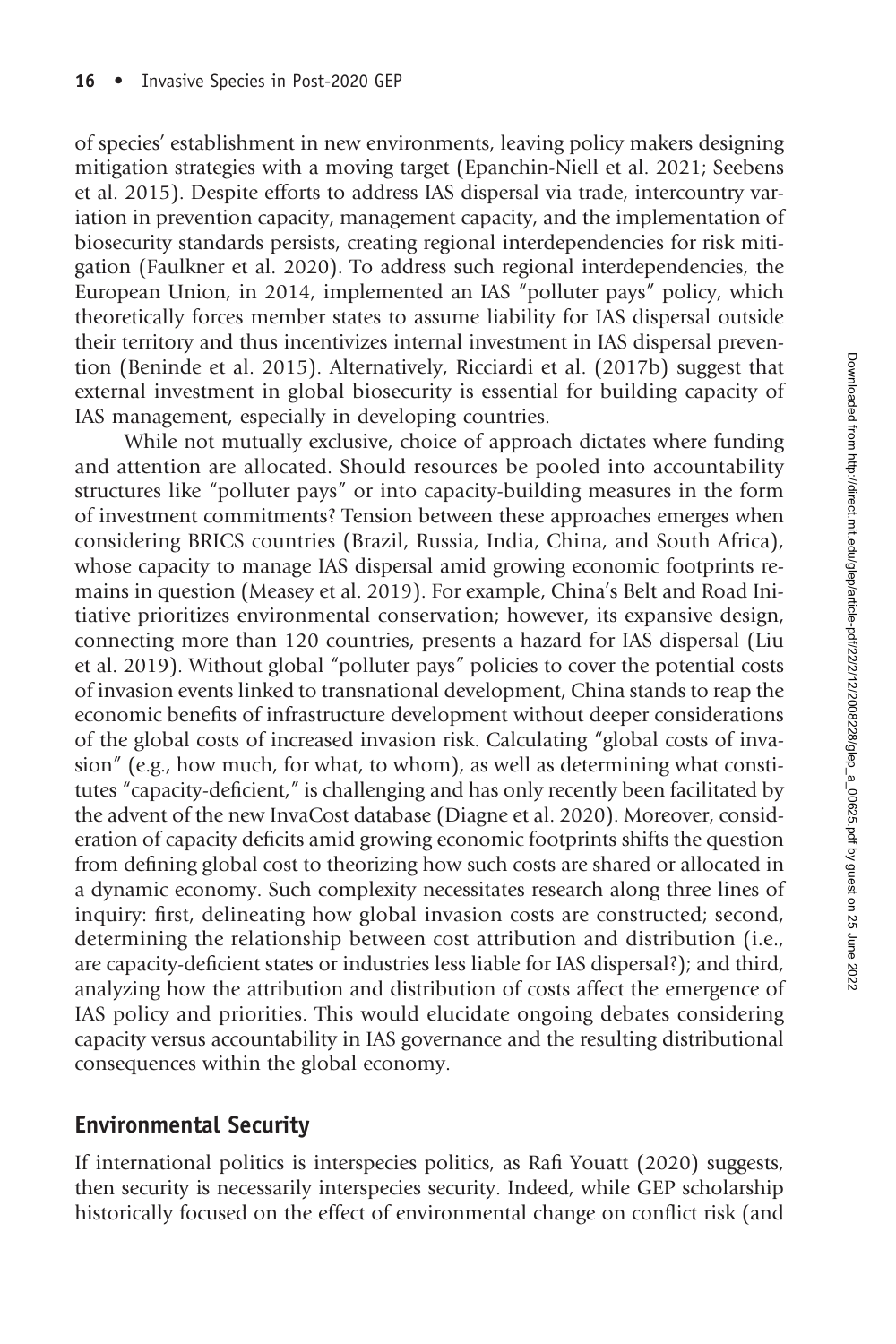thus national security), recent work has broadened the field to incorporate issues of human and more-than-human security (O'Brien and Barnett 2013; Johnson 2019; Tsing et al. 2021). Such conceptualizations have enabled scholars to better incorporate considerations of power, justice, and scale into security- and IASrelated work. Tsing et al. (2021), for example, deploy a broad understanding of environmental security to examine how complex assemblages interact to undermine or sustain human and environmental well-being. This approach engages global governance to ask "environmental security for who and what?" Following this lead, we ask, How can GEP build on this view of environmental security to address the risks posed by IAS in diverse more-than-human assemblages? More specifically, what can relational thinking unveil about security and about GEP more broadly?

Despite growing awareness that human and environmental health are interconnected, the international community struggles to transcend a siloed approach to human, animal, and environmental health (Davis and Sharp 2020). For example, viruses and nonpathogenic IAS are considered separately because they constitute "distinct" issue areas (health and biodiversity, respectively). However, the emergence of viruses like Ebola and SARS-COV-2 has led scholars to question this separation (Nuñez et al. 2020). Where virus transmission begins and ends is not always clear, as viruses jump between species, expanding assemblages and facilitating the creation of novel associations, hybridizations, and/or mutations (Kirksey 2020). In response, Hulme recently proposed "One Biosecurity," which aims to provide a "unified framework" to address IAS biosecurity risks beyond bounded conceptualizations of animal, plant, human, and environmental health (Hulme 2020, 541).

The One Biosecurity proposal, despite its universalist appeal, signals a hegemonic approach to environmental security that risks marginalizing or excluding perspectives not encapsulated within dominant security frameworks. However, as Māori scholars Lambert and Mark-Shadbolt (2021, 56) contend, bringing in voices from the margins "is central to rethinking more effective biosecurity approaches." Anishnaabe teachings, for example, recognize IAS as issues of "invasive ideologies" rather than invading species (Reo and Ogden 2018, 1447). The concept of invasive ideologies demonstrates how questions of power and sovereignty, in addition to science, shape approaches to biosecurity. Indeed, security assemblages interact with social inequities, shaping disease burden and risk more broadly. Questions of scale thus remain—how can security transcend siloed approaches without universalizing the experience of risk and vulnerability? This prompts a need for research on IAS and the politics of difference in security assemblages, as well as the policies and discourses that inform, constitute, and/or shape biosecurity risks and vulnerabilities. Ultimately, how One Biosecurity unfolds in practice remains to be seen, providing GEP scholars an entry point into more inclusive studies of emerging policy (e.g., China's Biosafety Law), its impact on global IAS risk, and its influence on international biosecurity conversations.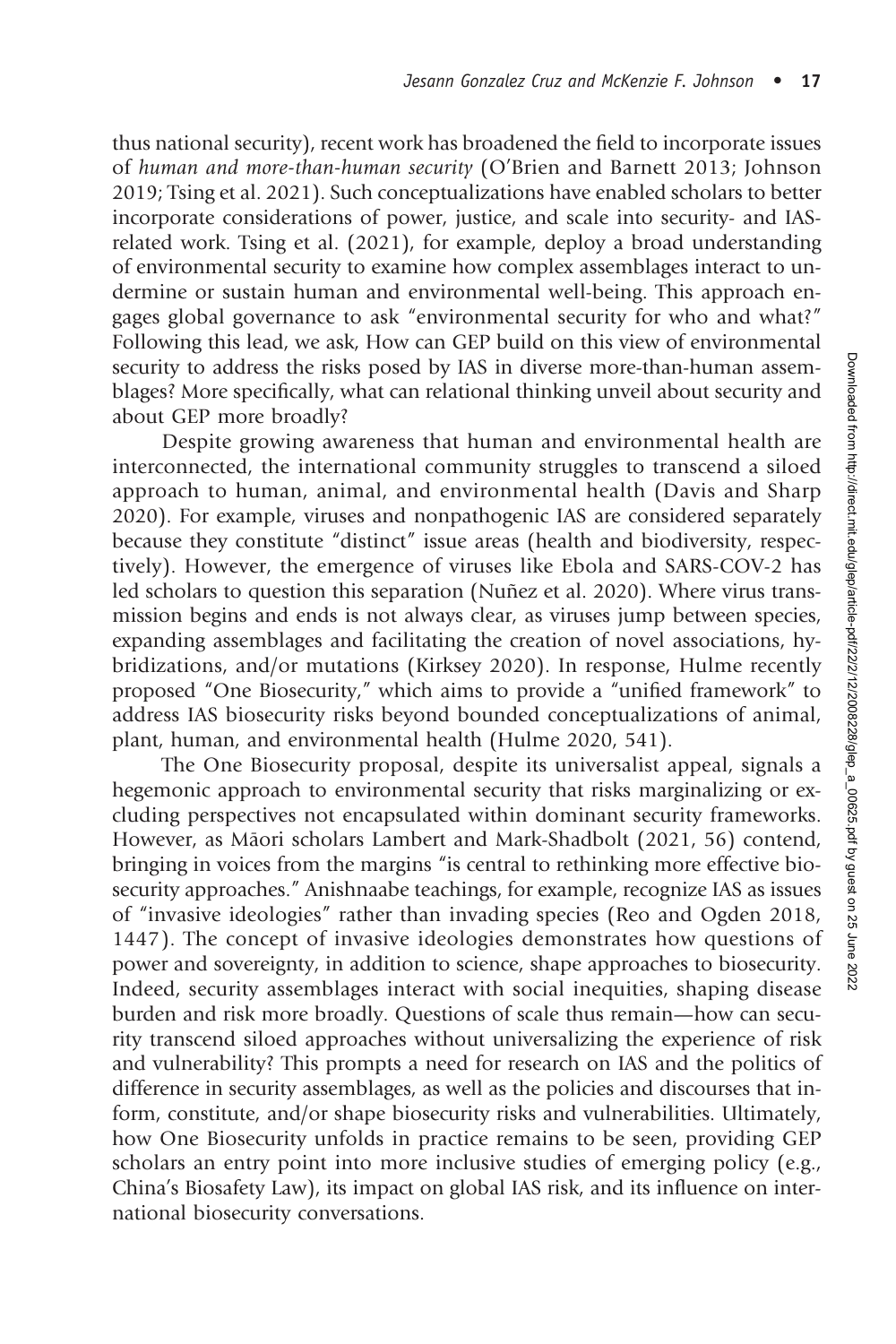Moreover, the call to engage biosecurity holistically suggests employing the concept of relationality, which emphasizes the interconnections of radiating relationships (Whetung 2019) and can help GEP scholars think about the sociopolitical and material connections between security issues traditionally considered independently (e.g., human health and biodiversity) and/or outside of IAS (e.g., pathogens). What politics might be revealed when scholars use a relational lens to understand IAS–security interactions? We posit that such consideration can highlight how and why IAS policy and politics mitigate insecurity for some connections within an assemblage, while ignoring or amplifying insecurity for others. For example, viewing SARS-COV-2 solely as a public health concern obscures the way the pathogen is leveraged as a mechanism that enables state-sanctioned land grabs, further compounding insecurity for Indigenous and more-than-human communities in Brazil (Menton et al. 2021). Hence, relationality scholarship invites GEP to draw on multispecies approaches to center social justice considerations in environmental security discourse and IAS management, such that security does not come at the cost of human and more-than-human equity. Research might specifically examine where value is placed within security assemblages and how risk is manipulated to leverage safety for some but not others.

## Conclusions

Given the current difficulties of governing IAS, the power-laden effects of their distribution, and the nonrelational construction of (in)security, IAS studies need GEP scholars to more comprehensively address IAS as an urgent, crosscutting, and political issue. Although already familiar with global governance, global political economy, and environmental security, GEP stands to advance theories of problem structure and distributional conflict in studying IAS, while also expanding theorizations of security through incorporations of relationality. While we have done our best to present a research agenda that neatly addresses governance, political economy, and security, the reality is that IAS demand integration. The questions outlined here thus present opportunities to work toward the IAS solutions of more equitable and just futures. This work is not only critical but timely as humans navigate uncertainty in a post-2020 world.

Jesann Gonzalez Cruz is an interdisciplinary PhD student in the Department of Natural Resources and Environmental Sciences at the University of Illinois Urbana-Champaign. Her research primarily examines the human dimensions of invasive species and their management, with a geographic focus on Latin America and the Caribbean.

McKenzie F. Johnson is an assistant professor in the Department of Natural Resources and Environmental Sciences at the University of Illinois Urbana-Champaign. Her research and teaching examine the complex interlinkages between global environmental governance, human security, and social justice.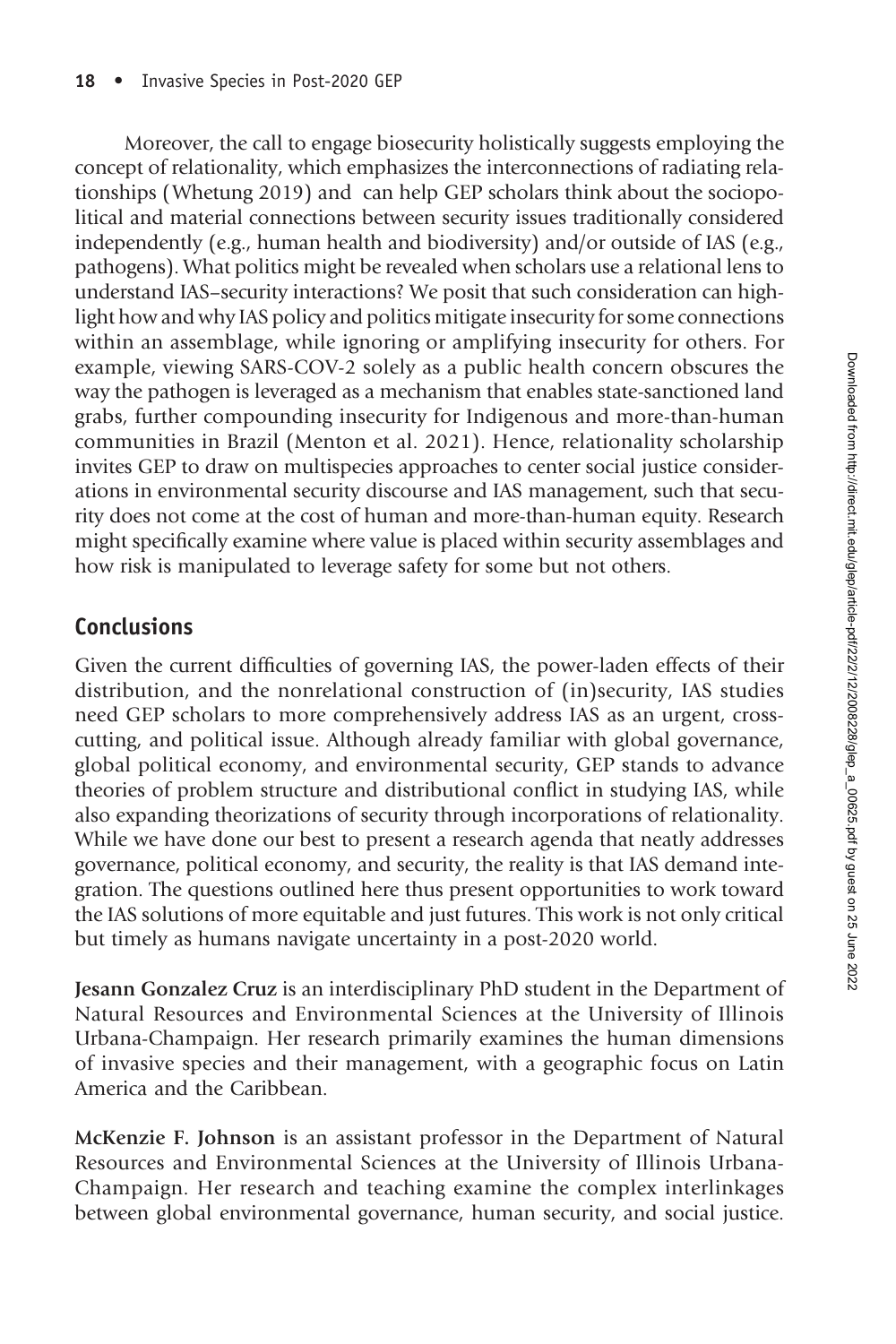She has conducted interdisciplinary research in South Asia, West Africa, and North and South America, with her most recent work focused on environmental peacebuilding in Colombia and energy infrastructure governance in the United States. Her work has been published in World Development, International Affairs, and Global Environmental Change, as well as other journals.

#### References

- Aklin, Michaël, and Matto Mildenberger. 2020. Special Section: Domestic Climate Policy Under Anarchy Prisoners of the Wrong Dilemma: Why Distributive Conflict, Not Collective Action, Characterizes the Politics of Climate Change. Global Environmental Politics 20 (4): 4–26. [https://doi.org/10.1162/glep\\_a\\_00578](https://doi.org/10.1162/glep_a_00578)
- Alaniz, Alberto J., Mario A. Carvajal, and Pablo M. Vergara. 2021. Giants Are Coming? Predicting the Potential Spread and Impacts of the Giant Asian Hornet (Vespa mandarinia, Hymenoptera: Vespidae) in the USA. Pest Management Science 77 (1): 104–112. [https://doi.org/10.1002/ps.6063,](https://doi.org/10.1002/ps.6063) PubMed: [32841491](https://pubmed.ncbi.nlm.nih.gov/32841491)
- Bastos Lima, Mairon G., and Joyeeta Gupta. 2013. The Policy Context of Biofuels: A Case of Non-Governance at the Global Level? Global Environmental Politics 13: 46–64. [https://doi.org/10.1162/GLEP\\_a\\_00166](https://doi.org/10.1162/GLEP_a_00166)
- Beninde, Joscha, Marietta L. Fischer, Axel Hochkirch, and Andreas Zink. 2015. Ambitious Advances of the European Union in the Legislation of Invasive Alien Species. Conservation Letters 8 (3): 199–205.<https://doi.org/10.1111/conl.12150>
- Biermann, Frank, and Rakhuyn Kim, editors. 2020. Architectures of Earth System Governance: Institutional Complexity and Structural Transformation. New York, NY: Cambridge University Press.<https://doi.org/10.1017/9781108784641>
- Davis, Alicia, and Jo Sharp. 2020. Rethinking One Health: Emergent Human, Animal and Environmental Assemblages. Social Science and Medicine 258: 113093. [https://doi](https://doi.org/10.1016/j.socscimed.2020.113093) [.org/10.1016/j.socscimed.2020.113093,](https://doi.org/10.1016/j.socscimed.2020.113093) PubMed: [32531688](https://pubmed.ncbi.nlm.nih.gov/32531688)
- Diagne, Christophe, Jane A. Catford, Franz Essl, Martín A. Nuñez, and Franck Courchamp. 2020. What Are the Economic Costs of Biological Invasions? A Complex Topic Requiring International and Interdisciplinary Expertise. NeoBiota 63: 25. [https://](https://doi.org/10.3897/neobiota.63.55260) [doi.org/10.3897/neobiota.63.55260](https://doi.org/10.3897/neobiota.63.55260)
- Epanchin-Niell, Rebecca, Carol McAusland, Andrew Liebhold, Paul Mwebaze, and Michael Springborn. 2021. Biological Invasions and International Trade: Managing a Moving Target. Review of Environmental Economics and Policy 15 (1): 180–190. <https://doi.org/10.1086/713025>
- Essl, Franz, Guillaume Latombe, Bernd Lenzner, Shyama Pagad, Hanno Seebens, Kevin Smith, John Wilson, and Piero Genovesi. 2020. The Convention on Biological Diversity (CBD)'s Post-2020 Target on Invasive Alien Species—What Should It Include and How Should It Be Monitored? NeoBiota 62: 99–121. [https://doi.org](https://doi.org/10.3897/neobiota.62.53972) [/10.3897/neobiota.62.53972](https://doi.org/10.3897/neobiota.62.53972)
- Faulkner, Katelyn, Mark Robertson, and John Wilson. 2020. Stronger Regional Biosecurity Is Essential to Prevent Hundreds of Harmful Biological Invasions. Global Change Biology 26: 2449–2462. [https://doi.org/10.1111/gcb.15006,](https://doi.org/10.1111/gcb.15006) PubMed: [31957142](https://pubmed.ncbi.nlm.nih.gov/31957142)
- García-Díaz, Pablo, Phillip Cassey, Grant Norbury, Xavier Lambin, Lía Montti, J. Cristóbal Pizarro, Priscila Powell, David F. R. P. Burslem, Mário Cava, Gabriella Damasceno, Laura Fasola, Alessandra Fidelis, Magdalena F. Huerta, Bárbara Langdon, Eirini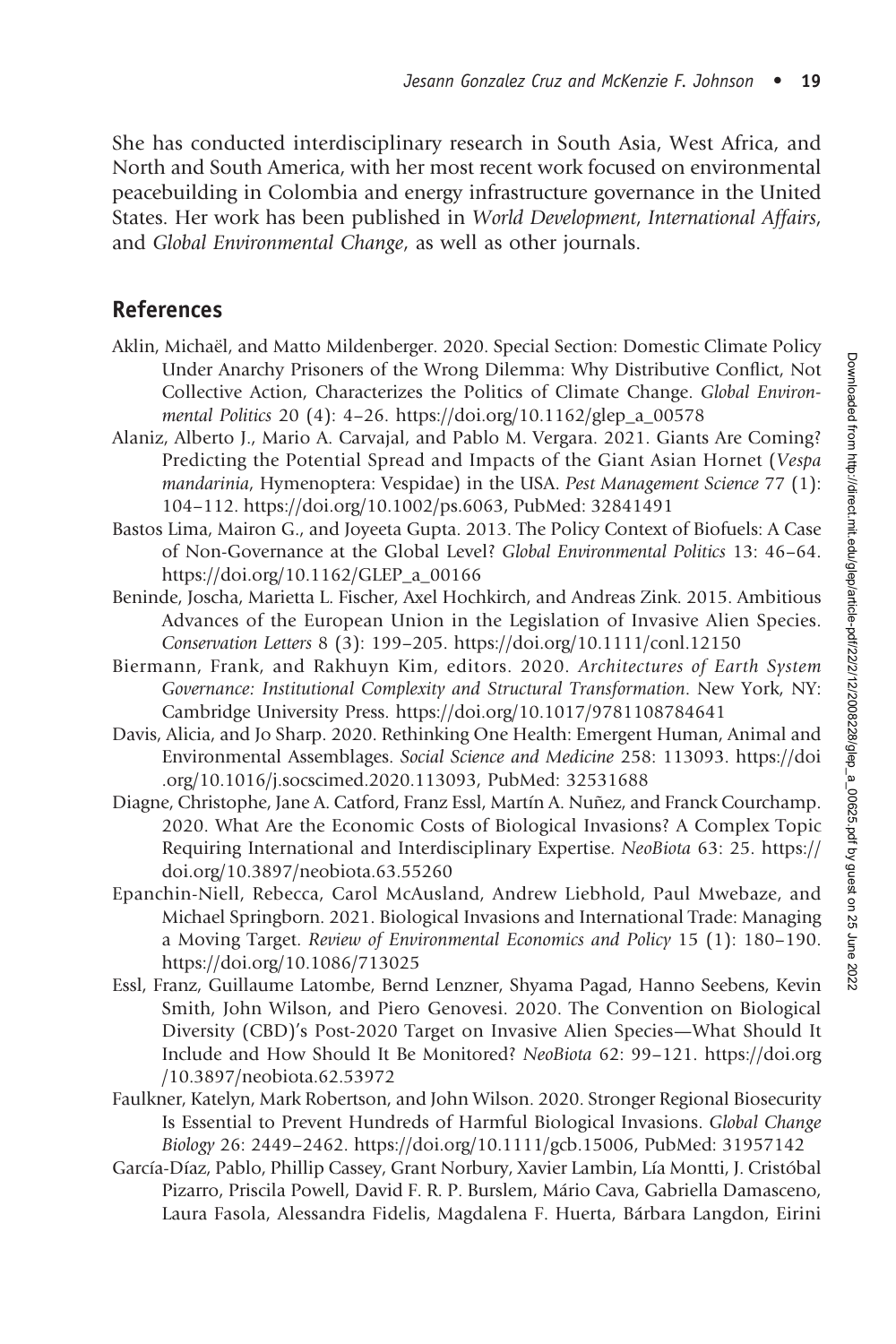Linardaki, Jaime Moyano, Martín A. Núñez, Aníbal Pauchard, Euan Phimister, Eduardo Raffo, Ignacio Roesler, Ignacio Rodríguez-Jorquera, and Jorge A. Tomasevic. 2021. Management Policies for Invasive Alien Species: Addressing the Impacts Rather than the Species. BioScience 71 (2): 174–185. [https://doi.org/10.1093/biosci](https://doi.org/10.1093/biosci/biaa139) [/biaa139](https://doi.org/10.1093/biosci/biaa139)

- Graham, Sonia, Alexander Metcalf, Nicholas Gill, Rebecca Niemiec, Carlo Moreno, Thomas Bach, Victoria Ikutegbe, Lars Hallstrom, Zhao Ma, and Alice Lubeck. 2019. Opportunities for Better Use of Collective Action Theory in Research and Governance for Invasive Species Management. Conservation Biology 33 (2): 275–287. <https://doi.org/10.1111/cobi.13266>, PubMed: [30548338](https://pubmed.ncbi.nlm.nih.gov/30548338)
- Hulme, Philip. 2020. One Biosecurity: A Unified Concept to Integrate Human, Animal, Plant, and Environmental Health. Emerging Topics in Life Sciences 4 (5): 539–549. <https://doi.org/10.1042/ETLS20200067>, PubMed: [33111945](https://pubmed.ncbi.nlm.nih.gov/33111945)
- Hulme, Philip. 2021. Advancing One Biosecurity to Address the Pandemic Risks of Biological Invasions. BioScience 71 (7): 708–721. [https://doi.org/10.1093/biosci](https://doi.org/10.1093/biosci/biab019) [/biab019](https://doi.org/10.1093/biosci/biab019), PubMed: [34211340](https://pubmed.ncbi.nlm.nih.gov/34211340)
- Humair, Franziska, Peter Edwards, Michael Siegrist, and Christoph Kueffer. 2014. Understanding Misunderstandings in Invasion Science: Why Experts Don't Agree on Common Concepts and Risk Assessments. NeoBiota 20: 1–30. [https://doi.org/10](https://doi.org/10.3897/neobiota.20.6043) [.3897/neobiota.20.6043](https://doi.org/10.3897/neobiota.20.6043)
- Jeschke, Jonathan, Felicia Keesing, and Richard Ostfeld. 2013. Novel Organisms: Comparing Invasive Species, GMOs, and Emerging Pathogens. Ambio 42 (5): 541–548. <https://doi.org/10.1007/s13280-013-0387-5>, PubMed: [23456779](https://pubmed.ncbi.nlm.nih.gov/23456779)
- Jinnah, Sikina, and Jean-Frédéric Morin. 2020. Greening Through Trade: How American Trade Policy Is Linked to Environmental Protection Abroad. Cambridge, MA: MIT Press. <https://doi.org/10.7551/mitpress/12430.001.0001>
- Johnson, McKenzie F. 2019. Strong (Green) Institutions in Weak States: Environmental Governance and Human (in)Security in the Global South. World Development 122: 433–445.<https://doi.org/10.1016/j.worlddev.2019.06.010>
- Kirksey, Eben. 2020. The Emergence of COVID-19: A Multispecies Story. Anthropology Now 12 (1): 11–16.<https://doi.org/10.1080/19428200.2020.1760631>
- Lambert, Simon, and Melanie Mark-Shadbolt. 2021. Indigenous Biosecurity: Past, Present, and Future. In Routledge Handbook of Biosecurity and Invasive Species, edited by Kezia Barker and Robert Francis. New York, NY: Routledge. [https://doi.org/10](https://doi.org/10.4324/9781351131599-5) [.4324/9781351131599-5](https://doi.org/10.4324/9781351131599-5)
- Liu, Xuan, Tim Blackburn, Tianjian Song, Xianping Li, Cong Huang, and Yiming Li. 2019. Risks of Biological Invasion on the Belt and Road. Current Biology 29 (3): 499–505. [https://doi.org/10.1016/j.cub.2018.12.036,](https://doi.org/10.1016/j.cub.2018.12.036) PubMed: [30686739](https://pubmed.ncbi.nlm.nih.gov/30686739)
- Marbuah, George, Ing Marie Gren, and Brendan McKie. 2014. Economics of Harmful Invasive Species: A Review. Diversity 6 (3): 500–523. [https://doi.org/10.3390](https://doi.org/10.3390/d6030500) [/d6030500](https://doi.org/10.3390/d6030500)
- Margolis, Michael, and Jason Shogren. 2012. Disguised Protectionism, Global Trade Rules and Alien Invasive Species. Environmental and Resource Economics 51 (1): 105–118.<https://doi.org/10.1007/s10640-011-9490-x>
- Measey, J., V. Visser, Y. Dgebuadze, B. Li, M. Dechoum, S. R. Ziller, and D. M. Richardson. 2019. The World Needs BRICS Countries to Build Capacity in Invasion Science. PLoS Biology 17 (9): e3000404. [https://doi.org/10.1371/journal.pbio.3000404,](https://doi.org/10.1371/journal.pbio.3000404) PubMed: [31536486](https://pubmed.ncbi.nlm.nih.gov/31536486)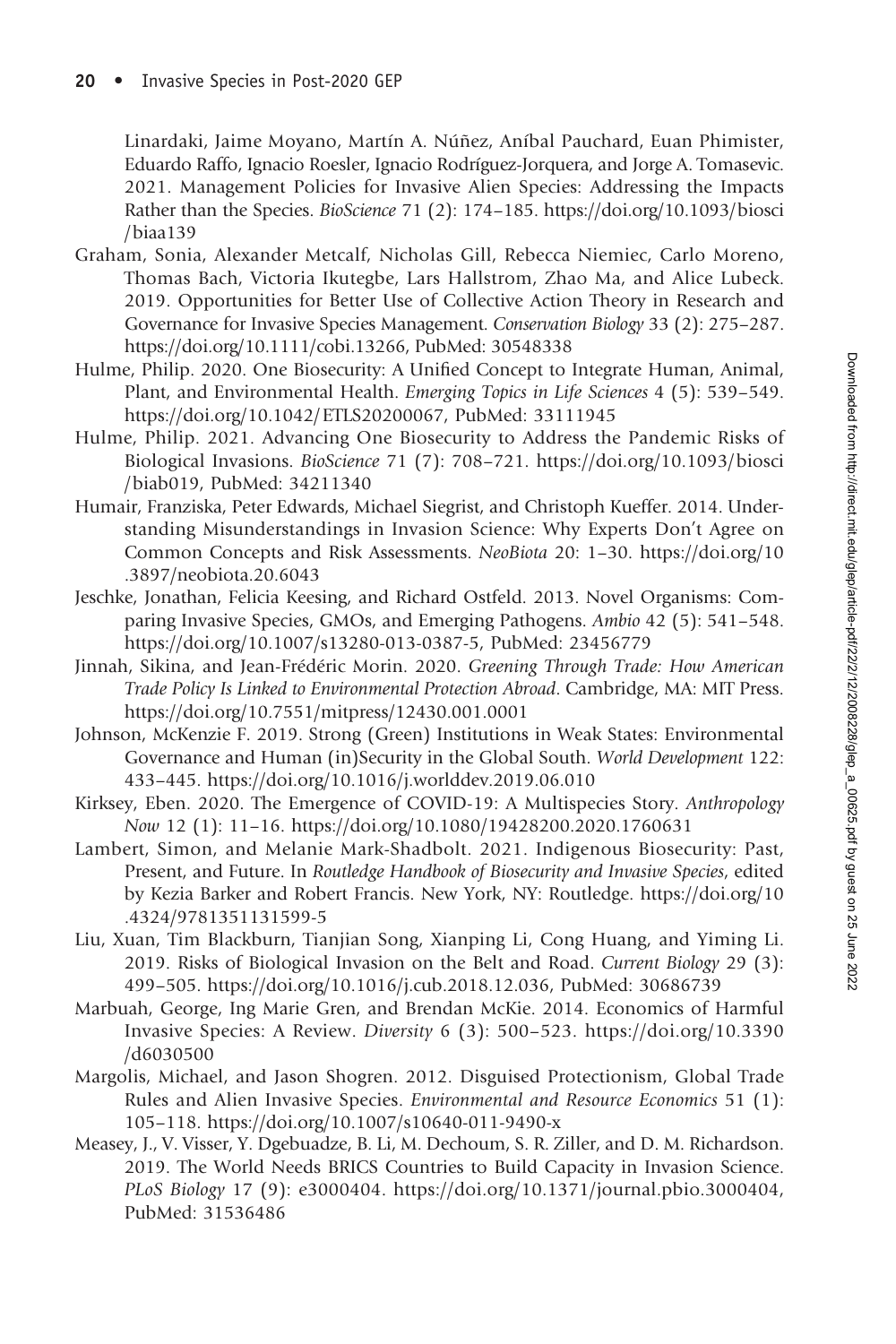- Menton, Mary, Felipe Milanez, Jurema Machado de Andrade Souza, and Felipe Sotto Maior Cruz. 2021. The COVID-19 Pandemic Intensified Resource Conflicts and Indigenous Resistance in Brazil. World Development 138: 105222. [https://doi.org](https://doi.org/10.1016/j.worlddev.2020.105222) [/10.1016/j.worlddev.2020.105222](https://doi.org/10.1016/j.worlddev.2020.105222)
- Nuñez, Martin, Anibal Pauchard, and Anthony Ricciardi. 2020. Invasion Science and the Global Spread of SARS-CoV-2. Trends in Ecology and Evolution 35 (8): 642–645. [https://doi.org/10.1016/j.tree.2020.05.004,](https://doi.org/10.1016/j.tree.2020.05.004) PubMed: [32487347](https://pubmed.ncbi.nlm.nih.gov/32487347)
- O'Brien, Karen, and Jon Barnett. 2013. Global Environmental Change and Human Security. Annual Review of Environment and Resources 38: 373–391. [https://doi.org](https://doi.org/10.1146/annurev-environ-032112-100655) [/10.1146/annurev-environ-032112-100655](https://doi.org/10.1146/annurev-environ-032112-100655)
- Ormsby, Michael, and Evan Brenton-Rule. 2017. A Review of Global Instruments to Combat Invasive Alien Species in Forestry. Biological Invasions 19 (11): 3355–3364. <https://doi.org/10.1007/s10530-017-1426-0>
- Perrings, Charles, Stas Burgiel, Mark Lonsdale, Harold Mooney, and Mark Williamson. 2009. Globalization and Bioinvasions: The International Policy Problem. In Bioinvasions and Globalization: Ecology, Economics, Management, and Policy, edited by Charles Perring, Harold Mooney, and Mark Williamson. Oxford, UK: Oxford University Press.<https://doi.org/10.1093/acprof:oso/9780199560158.003.0016>
- Reo, Nicholas, and Laura Ogden. 2018. Anishnaabe Aki: An Indigenous Perspective on the Global Threat of Invasive Species. Sustainability Science 13 (5): 1443–1452. <https://doi.org/10.1007/s11625-018-0571-4>
- Ricciardi, Anthony, Tim Blackburn, James Carlton, Jaimie Dick, Philip Hulme, Josephine Iacarella, Jonathan Jeschke, Andrew M. Liebhold, Julie L. Lockwood, Hugh J. MacIsaac, Petr Pyšek, David M. Richardson, Gregory M. Ruiz, Daniel Simberloff, William J. Sutherland, David A. Wardle, and David C. Aldridge. 2017a. Invasion Science: A Horizon Scan of Emerging Challenges and Opportunities. Trends in Ecology and Evolution 32 (6): 464–474.<https://doi.org/10.1016/j.tree.2017.03.007>, PubMed: [28395941](https://pubmed.ncbi.nlm.nih.gov/28395941)
- Ricciardi, Anthony, Tim Blackburn, James Carlton, Jaimie Dick, Philip Hulme, Josephine Iacarella, Jonathan Jeschke, Andrew M. Liebhold, Julie L. Lockwood, Hugh J. MacIsaac, Petr Pyšek, David M. Richardson, Gregory M. Ruiz, Daniel Simberloff, William J. Sutherland, David A. Wardle, and David C. Aldridge. 2017b. Invasion Science: Looking Forward Rather than Revisiting Old Ground—A Reply to Zenni et al. Trends in Ecology and Evolution 32 (11): 809–810. [https://doi.org/10.1016/j](https://doi.org/10.1016/j.tree.2017.08.007) [.tree.2017.08.007,](https://doi.org/10.1016/j.tree.2017.08.007) PubMed: [28863858](https://pubmed.ncbi.nlm.nih.gov/28863858)
- Sardain, Anthony, Erik Sardain, and Brian Leung. 2019. Global Forecasts of Shipping Traffic and Biological Invasions to 2050. Nature Sustainability 2 (4): 274–282. <https://doi.org/10.1038/s41893-019-0245-y>
- Seebens, Hanno, Franz Essl, Wayne Dawson, Nicol Fuentes, Dietmar Moser, Jan Pergl, Petr Pyšek, Mark van Kleunen, Ewald Weber, Marten Winter, and Bernd Blasius. 2015. Global Trade Will Accelerate Plant Invasions in Emerging Economies Under Climate Change. Global Change Biology 21 (11): 4128–4140. [https://doi.org/10](https://doi.org/10.1111/gcb.13021) [.1111/gcb.13021,](https://doi.org/10.1111/gcb.13021) PubMed: [26152518](https://pubmed.ncbi.nlm.nih.gov/26152518)
- Simberloff, Daniel. 2011. Charles Elton: Neither Founder nor Siren, but Prophet. In Fifty Years of Invasion Ecology: The Legacy of Charles Elton, edited by David M. Richardson and Petr Pyšek. Malden, MA: Blackwell.<https://doi.org/10.1002/9781444329988.ch2>
- Stevenson, Hayley, Graeme Auld, Jen Iris Allan, Lorraine Elliott, and James Meadowcroft. 2021. The Practical Fit of Concepts: Ecosystem Services and the Value of Nature. Global Environmental Politics 21 (2): 3–22. [https://doi.org/10.1162/glep\\_a\\_00587](https://doi.org/10.1162/glep_a_00587)